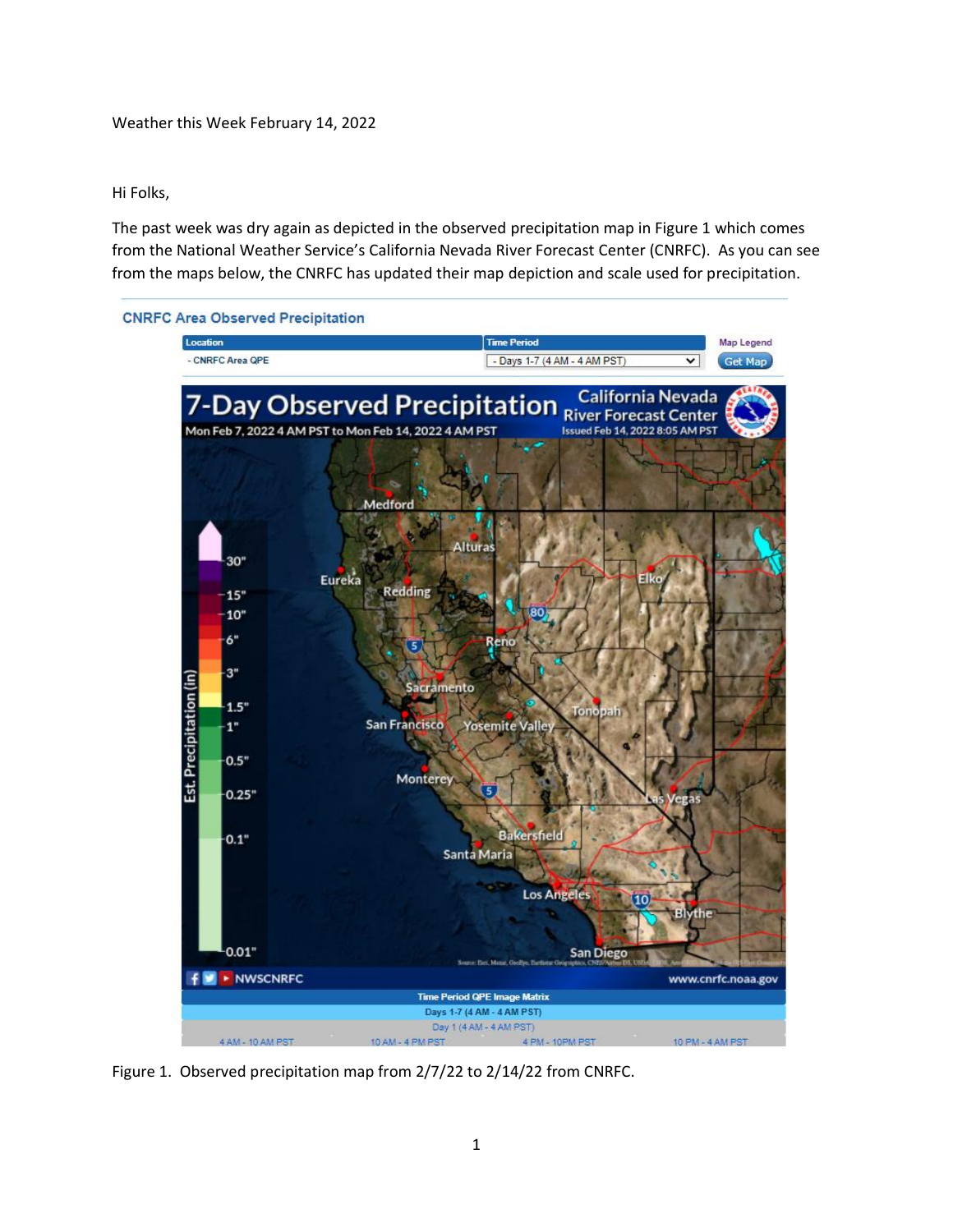Looking ahead to this week, the six-day precipitation forecast map from the CNRFC is shown in Figure 2. For the first time in some time, precipitation is forecast. Unfortunately, it is not much ranging from 0.01 to 0.1 inches and only in mountainous areas.



## **CNRFC Area Precipitation Forecast**

Figure 2. Six-day precipitation forecast map from CNRFC.

This precipitation will fall over the next 48 hours as a system drops down out of the Gulf of Alaska. Unfortunately, its trajectory takes it inland on the east side of the Sierra limiting access to the moisture of the Pacific Ocean. The limited precipitation is the result. Tuesday will also include winds as the low pressure moves down the side of the high pressure system that didn't move far enough west for a wetter outcome.